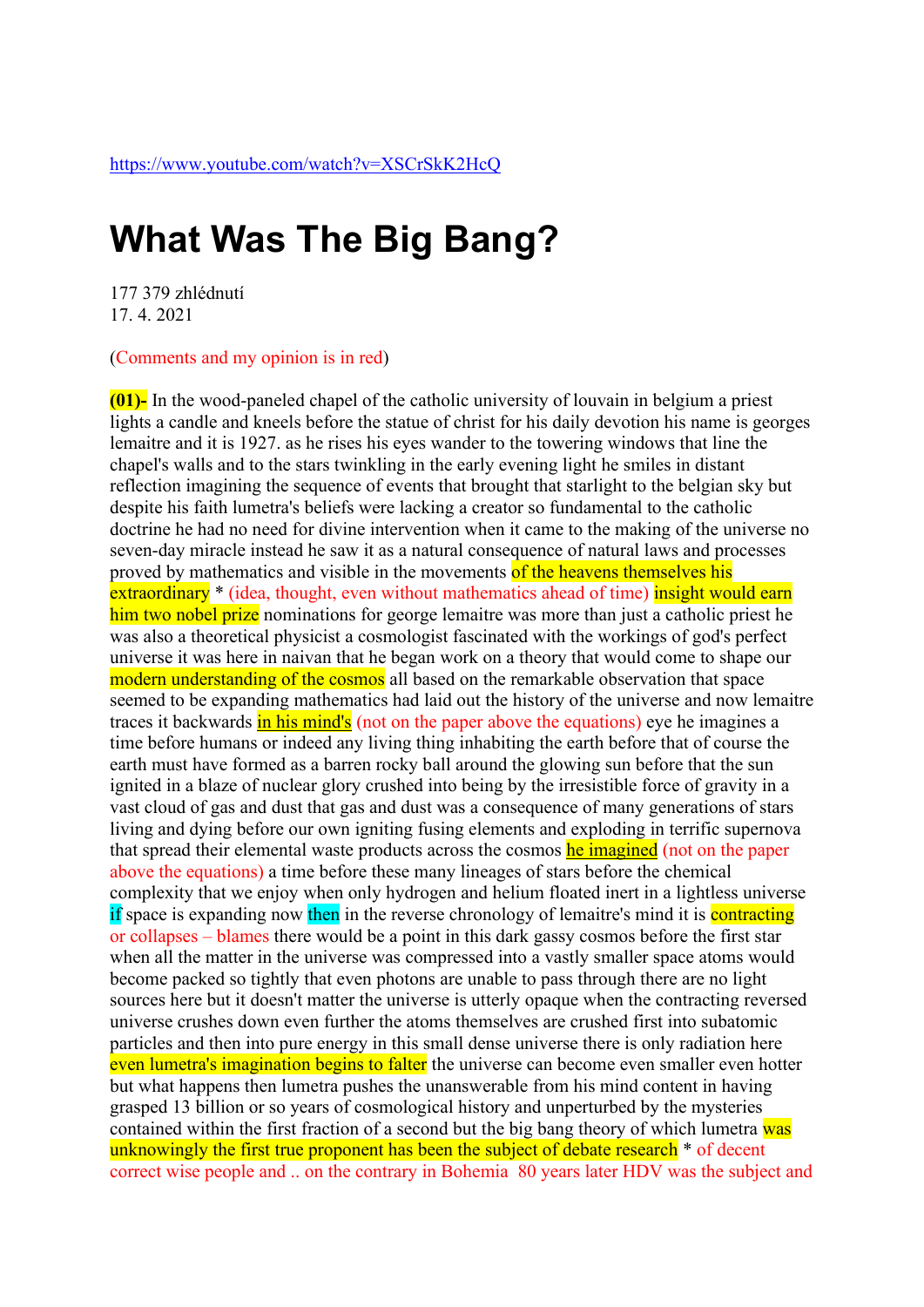reason of persecution of heretic for many years .. [http://www.hypothesis-of](http://www.hypothesis-of-universe.com/index.php?nav=controversion)universe.com/index.php?nav=controversion) and speculation for nearly 100 years how did the universe begin what was the trigger for its incredible expansion and could our simple matter brains ever even comprehend the real truth [Music] [Music] before le metre studies of the cosmos had largely focused on our own place within it as well as observations to determine its composition and extent the 13th century philosopher sigur of brabant was alone in venturing the statement that the universe was eternal with no beginning his heretical views outraged the theologians of the time and earned him condemnation by the pope in 1277. rumor has it he was murdered with a pen a symbol of the damage his ideas had done since then no serious scholar had contemplated changing history or a beginning and so lumetra's calculations rocked the cosmological world but they were not embraced by everybody [Music] the idea was that the universe started its life a finite time ago in a single huge explosion and that the present expansion is a relic of the violence of this explosion this big bang idea seemed to me to be unsatisfactory even before detailed examination showed that it leads to serious difficulties one respected but controversial astronomer fred hoyle railed against lumetra's expanding universe history even coining the term big bang as an insult for the implication of an expanding universe \* (I caught dozens of those insults… along with shouts "jump out the window, you moron." And Prof. Kulhánek supported his companions in that insult.)

**(02)-** is that at some point it must have begun expanding and at some point the universe itself must have begun this hoyle confidently declared was pseudoscience \* (that is, the Mashbil phantasmagoria of unrecognized geniuses, as P.Brož said about me) little different from trying to justify the existence of a creator the only reason he said that we were so attracted to this novel big bang theory was because the teachings of the book of genesis are so ingrained into our collective psyche \* (that..that collective modern teaching of the Standard Model is so ingrained in the brains of contemporary physicists that to claim that matter is built from dimensions of space-time, is so crazy that the author belongs to the insane asylum) and yet lemaitre was quite happy to keep physics and religion separate his mathematics didn't yearn for theological validation and they were supported by real observations of the real universe made by eminent astronomer Edwin Hubble just a few years later from the mount wilson observatory northeast of los angeles hubble had gazed tirelessly through the largest aperture telescope of the time peering at some of the dimmest parts of the night sky his measurements would prove conclusively the long-held suspicion that there were more galaxies than just our own milky way but they would also show something that nobody had expected luminous objects like stars emit light as a result of the fusion in their cores the colour and characteristics of that light depends on the temperature and the composition of the star but it also depends on the star's movement just as an emergency vehicle sounding a siren will sound different when it's moving towards us or away from us so too the light from the star will be altered when it's moving closer or further away in sound the phenomenon is known as a **doppler shift** \* (radial shift to the dimension "x" in the spectra for axial changes of the wavelengths on the "y" axis of the ripple… of light). (It will be very interesting to explore the connection with the rotation of "own" systems, see STR in global space-time ... because in large-scale space-time, this is curved) and in light it's redshift the light waves emitted by stars moving away from us are stretched out the same energy must now cover a greater distance so the wavelength is subtly increased in the visible spectrum the longer wavelengths of light are coloured red to our eyes and so receding stars appear more red than they actually are [Music] hubble wasn't the first to discover redshift in astronomical objects but his observations at mount wilson did uncover a surprising truth every galaxy he studied was redshifted every single galaxy was moving away although at first this would seem to support religious notions of the earth being the center of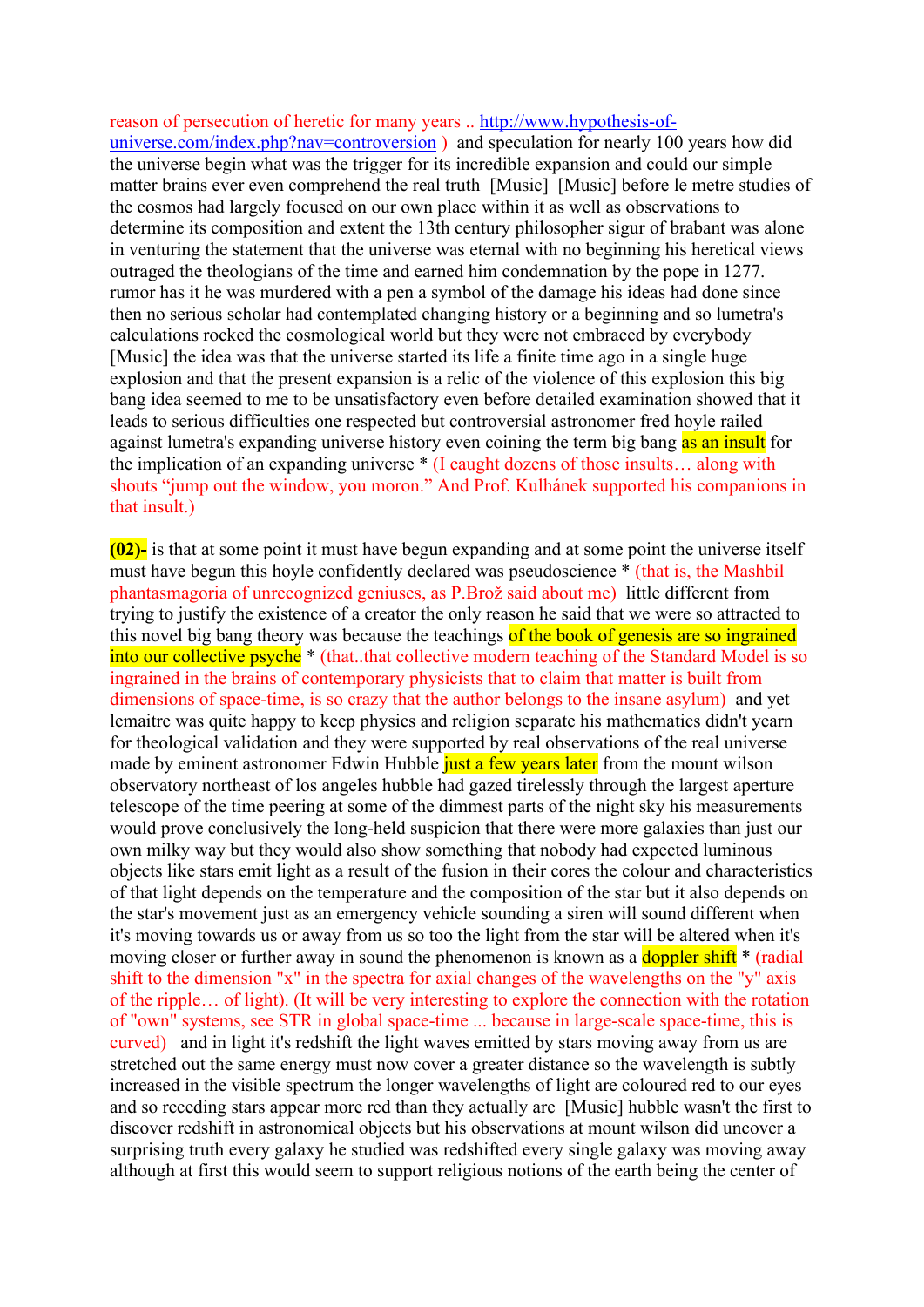the universe the truth is stranger still Hubble saw that the more distant galaxies receded much more \* (or axial "expansion") quickly than those close by and this could only be possible if the whole of space was expanding these observations were a striking vindication of lumetra's mathematics and of the concept of a tiny beginning to our universe in 1964 researchers at bell labs in holmdale new jersey were using a gigantic horn antenna to tune into radio waves bounced off some of the earlier satellites the work demanded unprecedented precision and the scientists went to great lengths to eliminate all possible outside sources of interference but despite their best efforts their results were plagued with a persistent noise they couldn't eliminate at first they thought it could have been the results of pigeons roosting in the shelter of the huge antenna their droppings disturbing the signal or perhaps it could have been interference from bustling 1960s new york city some 50 kilometers away but eventually it became clear that the noise wasn't pigeons or people it was coming from outside our galaxy it was a property of the universe which we now recognize as cosmic microwave background radiation this radiation is a remnant of a time when the universe was very small and very very hot as predicted by lumetra's calculations the expansion of space has since spread that radiation out stretching the once intense heat waves into microwaves with a background temperature of just three degrees above absolute zero these radiation scars burned into the fabric of space of vindication of the truth of the big bang the big bang theory is now the accepted model for the cosmos a picture of expansion over some 13.8 billion years \* (my number is 14.24 billion years, their number is calculated from the Universe Uncurved) but there is still much work to be done much understanding to be sought the nature of the universe's first moments are still shrouded in mystery and so many questions remain unanswered what really was the big bang and why does it break our understanding of the universe [Music] models of an expanding universe were originally based upon albert einstein's theories of general relativity which he had formulated some 20 years earlier but when einstein heard about this radical new theory he was uncomfortable he declared that lumetra's maths were sound but his physics was atrocious the problem was once again the implication that an expanding universe must have had a beginning but here it wasn't the theological arguments that casted into doubt rather the fact that the physics of the time had no explanation  $*(I \text{ have it in HDV today})$  for how such a thing could happen or what it even looked like le metre extrapolated the universe back to what he describes as the primeval atom which contained within it the potential for the entire immeasurable universe

**(03)-** we can trace the beginning of time and space back to this single point but as for what it looked like or how it worked even now physicists aren't sure when all the stuff of the universe is compressed into an increasingly smaller space the laws of physics dictate that the density will increase and so will the temperature we have a good idea of what happens to mata under these kinds of conditions thanks to small scale experiments in gigantic particle accelerators but our experiments and our understanding can only go so far after that things become unclear beyond the realm of particles and subatomic quarks and their mysterious companions is a compressed universe of pure energy where weirdness rules the fundamental laws of physics which govern everything we see and experience break down it becomes harder and harder to predict how this hyperdense and hyper-hot primeval universe worked \* HDV must be read how small could it really get what makes it begin to expand in the last few decades theoretical physicists have grappled with tentative theories one that reigned for a long time is that the cosmos began as a gravitational singularity a single one-dimensional point from which all of time and space were birthed this is not dissimilar to the singularity at the center of black holes like the one that lurks at the center of our galaxy the singularity is a point that is so immeasurably dense that the gravitational pull from it reaches infinity in the case of black holes the gravity is so strong that light cannot escape but a singularity at the beginning of the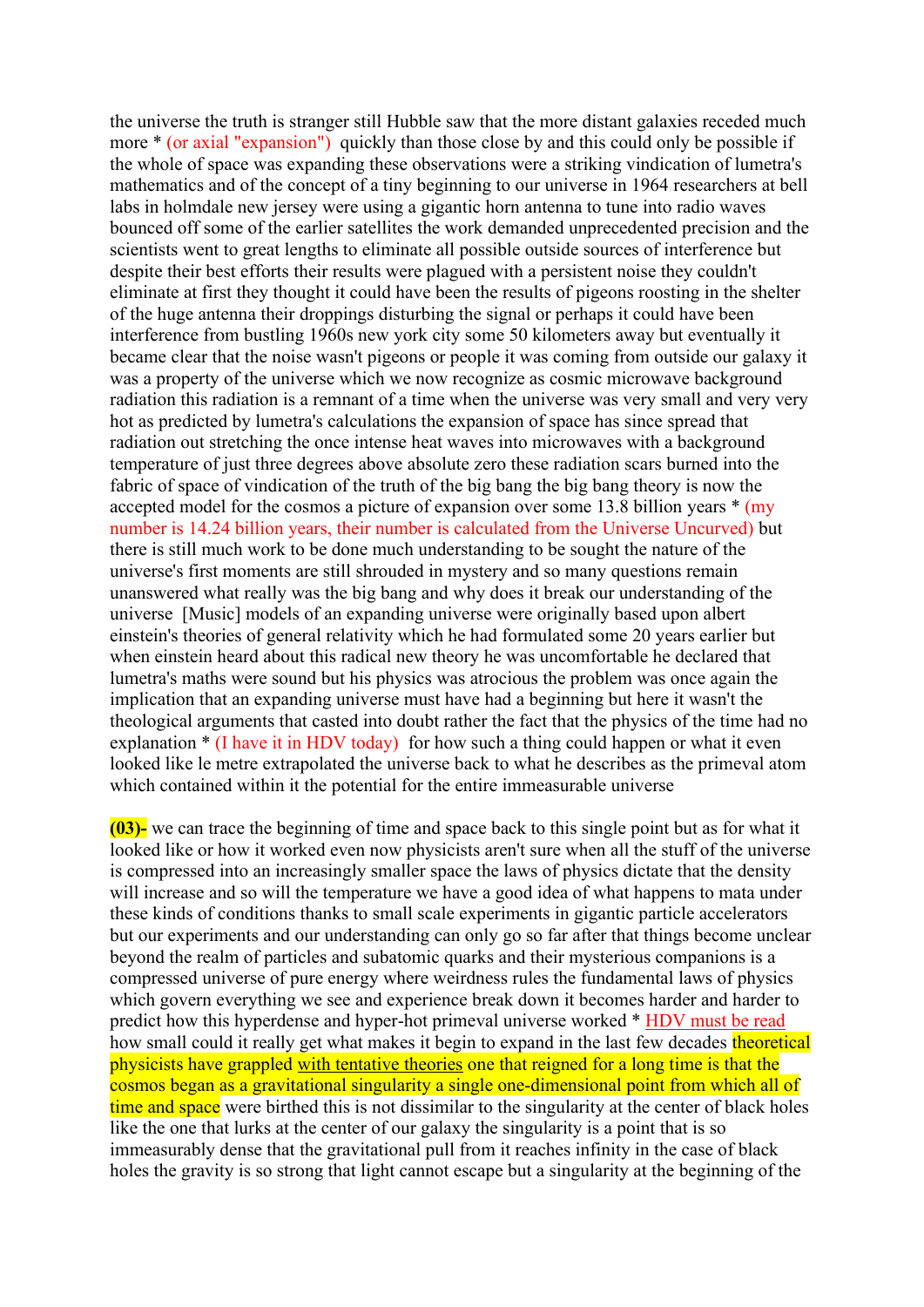universe would have no light to consume as it already contained everything there was to contain if the universe today is infinite in extent then the infinitely small singularity would have a density and temperature that would also extend to infinity concepts of infinity stretch our minds to breaking point and that's not the only problem with gravitational singularity as a starting point if at the moment of its beginning the cosmos had been an arbitrarily dense and hot point then scientists believe the universe that resulted from it would have looked very different from the one in which we find ourselves there should be huge fluctuations in temperature and density from one end of the cosmos to another and there aren't there should be ultra high temperature relics of the infinitely high temperature state but there aren't space itself should be more lumpy but it isn't in fact the universe is remarkably uniform when looked at as a whole the fluctuations in temperature and density that we see average out and you would struggle to pinpoint yourself in space based on these kinds of features alone cosmologists go so far as to say that it is smooth and the chances of a singularity creating a smooth universe are infinitely small but there is another option it may have all begun with a period known as inflation during this inflationary period right at the earliest moments of the cosmos space expanded exponentially doubling in size from one moment to the next things that increase exponentially get very big very fast and so this cosmic inflation was sufficient to put the bang into the big bang itself expanding much faster than even the speed of light it was enough to stretch the universe flat and to make it uniform all over which is precisely what we see today according to the theory the universe was imbued with energy which caused the exponential expansion when the exponential expansion ended although we don't know why it ended the energy inherent to the universe is converted into matter and radiation marking the beginning of time and space as we understand it the features of the modern universe only allow us to see the final decillionth of a second's worth of this inflation that's 1 over 10 to the power 33 during which time physics made a little more sense but we still don't know how long the inflationary period lasted could the inflation itself have started with a singularity logic says no if exponential expansion means doubling in size then running that in reverse we see the universe shrink to half its size then a quarter an eighth a sixteenth and so on the fractions become vanishingly small but they never reach zero from a purely mathematical point of view a singularity of zero size is an impossibility so right now we don't have the tools to understand or describe inflation any further back we may never understand it the origins of cosmic inflation extend back into the frog of pre-time beyond the reach of science and into the realm of pure speculation thus the big bang is perhaps not the beginning \* but that Big-bang is a famous change in the state of curvature of dimensions  $3 + 3D$  space-time "before Třesk" to the state "after Bang"…; I don't know why the famous "flipping" of extreme positionspositions "smooth to crooked", but "The principle of alternating symmetries with asymmetries would know". … When was this Principle "born?"? I don't know, but it could have been already in wel-universe "my expression for the state before the Bang) when (NOT) SOMETHING and NOTHING prevailed at the same time" or what was before? Something or Nothing? or "simultaneously"? God was twoalone!!

**(04)-** of the universe at all but rather the line \* (ie the interface as I say, the interface as a change of the previous state to the next state ..) drawn in the cosmic sand  $*$  (that sand is  $3 + 3$ ) dimensional space-time) marking the limits \* (between the flat and curved state of the universe before and after the big bang) of our own understanding not a beginning but a history whose opening paragraph may be several pages in but is the first to make any real sense and yet if we really stretch our minds to the limit of our comprehension the extreme edges of theoretical physics \* (my question: how would theoretical physics or mathematics explain two extremes)? straight line ", hence space): **a)** smooth-straight-linear and its opposite, ie **b)** supercritical  $=$  crumpled space-time in the locality) may give us the tools to break through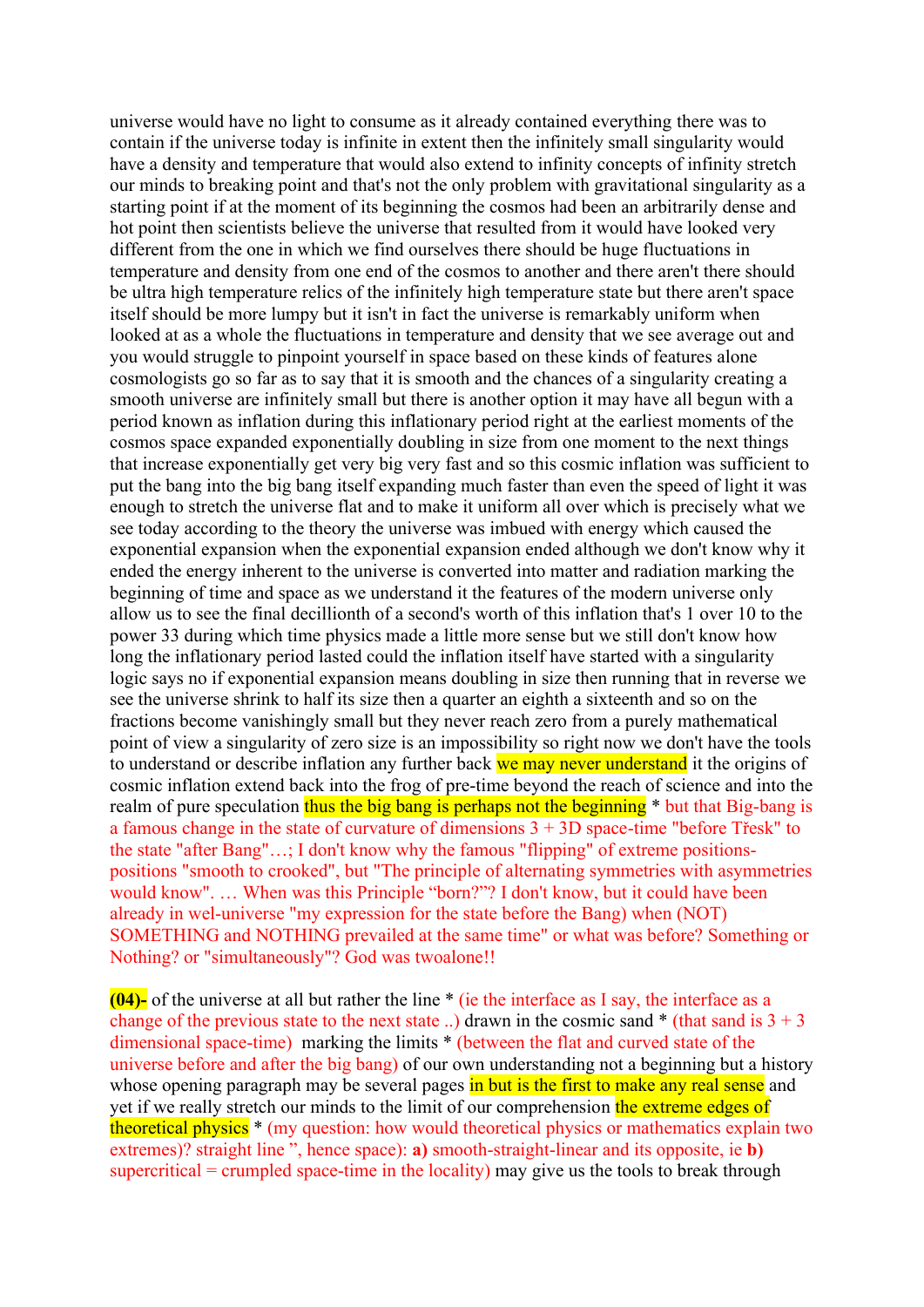that fog [Music] in 1981\*(this is the year my HDV was born) in the shadow of saint peter's basilica in Vatican city the top cosmologists of the time met for a conference organized by the pontifical academy of sciences gone are the days when the pope would issue condemnations of cosmological thinking or perhaps it is precisely because the favored big bang theories now point towards a mysterious beginning for the universe that theological institutions see parallels of their work in mathematical cosmology regardless at this conference among the hushed gardens of the vatican 39 year old stephen hawking is an honoured guest and he presents some of his latest thinking on the beginning of the universe he addresses the assembled scholars his own voice cutting through the last shreds of muttered conversation his disability has already begun to take its toll and the close friend sits alongside him translating his words for others in the room to understand but while his words may seem ill-formed his thoughts have never been clearer even if they too seem to make no sense the universe is finite he says but it has no edge someone standing at the far end of the observable cosmos 13.8 billion light years away would see space exactly as we do as you go back to the beginning of the universe space and time become fuzzy but they curve around and cap \* STR is evidence of the rotation of systems in the blob universe, the evidence of the global curvature of large dimensions in time 13.8 billion years after the big bang **that unfolds** (space-time unfolds its initial curvatures of dimensions in the plasma), not Hubble's "expansion" off much like the south pole of our planet trying to understand what came before the universe is like asking what is south of the south pole the question itself is meaningless hawking's no boundary proposal rocked the scientific community and left the rest of the world scratching \* in the Czech HDV basin it shook the community of "smart" so hard that I have suffered savage persecution and humiliation since 2005 to this day. their heads while we may understand that there is nothing south of the south pole seeing that in the context of all of space and time is a difficult concept for us to grasp as we strive to understand our place in the unfathomable cosmos we can't help but grasp the answers to potentially unanswerable questions what was there before what is the universe expanding into and why did it start at all [Music] testable science cannot give us the answers we seek time is a fundamental property ?? time is not a "property". Time is a phenomenon of the existence of the Universe and the Universe… and is the building block of matter of the universe in existence and so there was no time before the big bang there was no before space is a fundamental property of the universe in existence so there was no space before the big bang there is no outside the cosmos just is something that breaks all the laws of physics is impossible to visualize let alone study but even in the face of the truly mysterious the modern scientific approach isn't content with simply saying that we don't know that we can't know scientists continue to speculate they take an obscure property of the universe or a mathematical concept and run with it to come up with speculative theoretical possibilities that might just might give us a pinhole view into the impossible before and the intangible why one of the most popular pieces of speculation has become known as the big bounce in which the universe is eternal but transitions between an expanding state described by the big bang and a contracting one known as the big crunch the idea of this endlessly inflating and deflating cosmos has been around since the early 20th century  $\leq$  Is this interpretation proof how small? big ? The "pinch of an idea" from my HDV lacks physicists to \* **understand** \* further progress (my little step and big step for humanity in understanding the Universe) -> The universe is "twoquantities" and matter is built from the dimensions of these two quantities = phenomena: Length and Time. but it was only in the last decade or so that physicists have discovered how it might be possible theory posits that in the very earliest moments of the universe everything is so small that reality is governed by quantum mechanics \*(and the essence of QM is the "boiling state of dimensions" of the vacuum, the dimension  $3 + 3$  of space-time) the strange properties of the quantum world mean that a contracting universe can be saved from complete collapse by quantum tunneling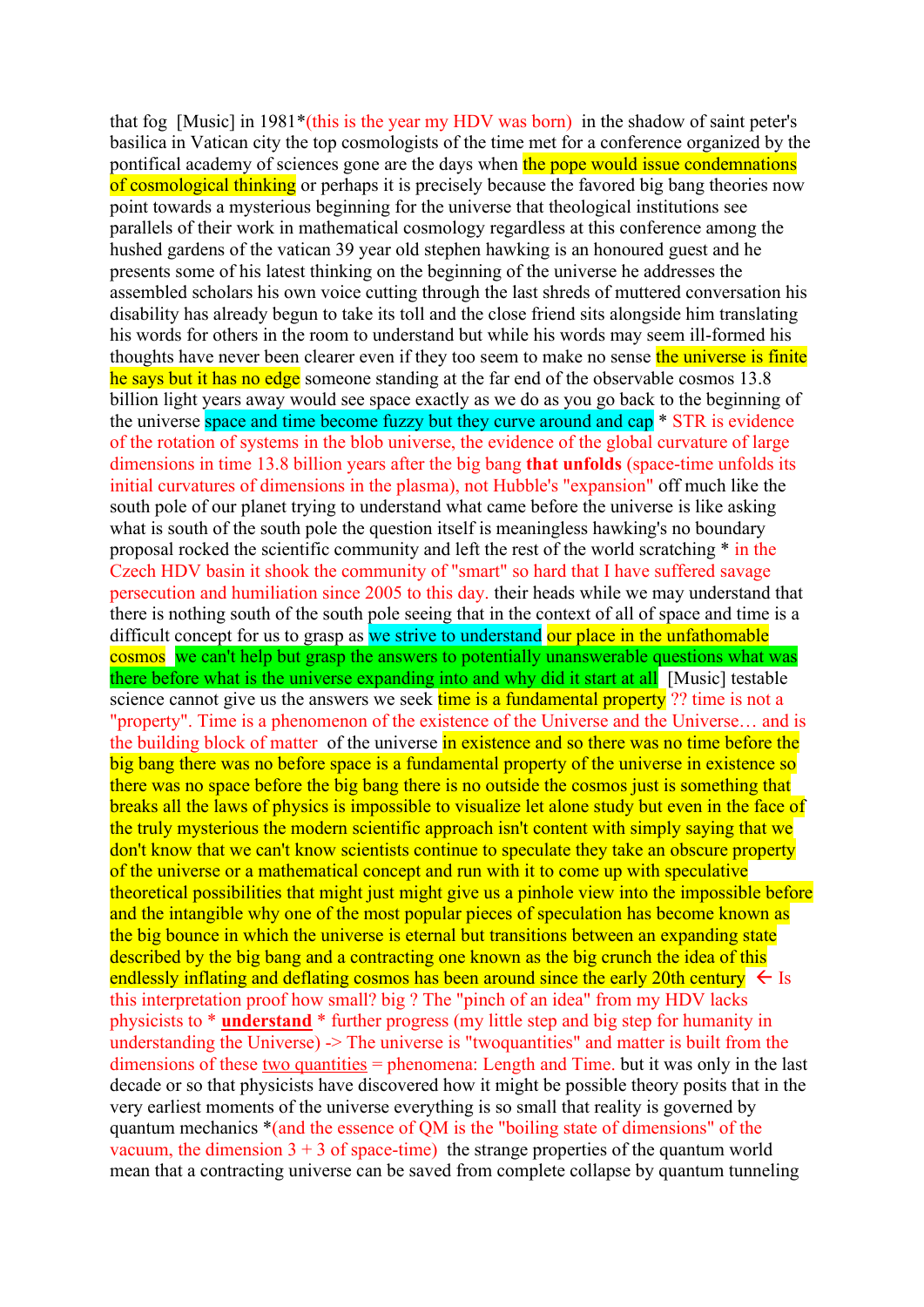from a point just before the collapse to a point just after it transitioning instantaneously from a contracting space-time to an expanding one at the other end of the universe's timeline after a big bang style expansion for billions of years it's hypothesized that the density of matter in the cosmos will have sufficient gravity to overcome the force driving expansion and eventually reverse it but the latest observations of the modern universe suggest that the expansion Hubble saw back in the 40s is not in fact slowing down but is actually accelerating ??? No this is a spanner in the works for the big crunch but there is another option [Music] in 2010 british theoretical physicist Roger Penrose presented a new theory of conformal cyclic **cosmology founded** ?? in some of the most complex mathematics and theoretical physics available to cosmologists today \* using mathematics, I "establish" any hypothesis, even about Beelzebub. the model *relies on the concept* of conformal geometry\* it's still just an idea, a hypothesis which concerns the geometry \* (probably like my packages-geons of coiled, collapsed dimensions of space-time, which by their "character" properties are matter) of shapes irrespective of their size a chessboard-mesh-yarn  $3 + 3$  space-time dimensions has the same geometry the same number of squares the same aspect ratio ………………………………………………………………………………………………….

**(05)-** regardless of how big it is whether it's a tiny pocket-sized board or a huge garden set the game is still played the same and these principles apply to our own universe at the points in its history when we lose track of scale one of these points is in the murky high energy instant just before the big bang \* I do not know this interpretation from Penrose the other is in the far distant future when black holes have swallowed everything and the overall energy is so low that all space and time cease to have any meaning ??? although many would consider a tiny hot universe and a huge cold one to be about as different as it's possible to be according to conformal geometry \* however, this description is a parallel to the "curvatures of dimensions"; geometric "flatness" of dimensions is the opposite extreme to "max. curvature "dimensions after big-bang they are equivalent a huge cold universe at the end of its life" behaves just the same as a hot one at its beginning \* Yes, at the end of "existence", "after unpacking the dimensions", the Universe will be the same as "before the Bang", which was "at the beginning of our universe" ...; the genesis of laws is still out of consideration here (because after the Big Bang there were not "all" laws, they were also "born" during the genesis, the aging of the universe, ie during the decomposition of states) and in another narrative I have a vision of "why" the universe was just like that what is presented here today could have been in another form from other elements. particles and other laws .. [http://www.hypothesis-of-universe.com/docs/g/g\\_041.pdf](http://www.hypothesis-of-universe.com/docs/g/g_041.pdf) Penrose uses these mind-bending principles to reason that one naturally leads on from the other that we are living through a single eon of our universe and that in a google years or so the loss of scale at the death of the universe will lead to the big bang of a brand new eon at the beginning of a new history - new big-bang + geneze [Music] in both the big bounce and conformal cyclic cosmologies  $*$  So: this contemporary Universe and its space-time will expand for so long = straighten the spacetime dimensions until "to the end" where it will be smooth, ready for a new cycle, a jump called big-bang our big bang is both a beginning and an end and is just one of many big bangs in the endless stream of universal existence \* Penrose is on the same trail as me but there is an even stranger theory with its origins in strings in the spring of 1995 at the university of southern california in los angeles the american theoretical physicist Edward Whitton made an extraordinary announcement that was music to the ears of string theory scholars worldwide string theory models had been developed over the preceding 50 years to explain the fundamental nature of mata \* on an unimaginably small scale **it claims** that all particles are ultimately composed of one-dimensional strings of Nothing,  $*$  these considerations are "in pale pink" with their logic and intent, just like my packs-geons-wavy-balls-packed, twisted